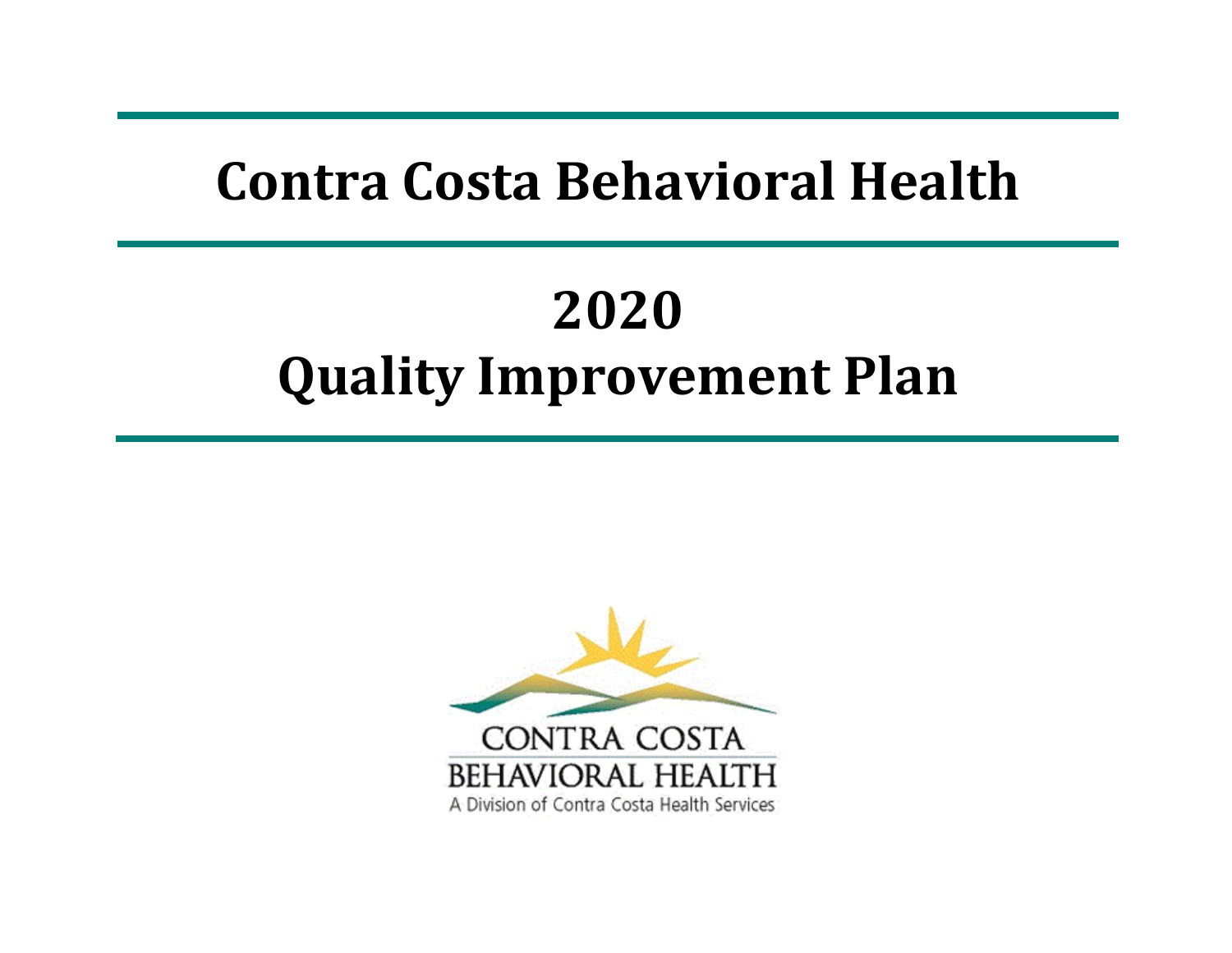<span id="page-1-0"></span>Contra Costa Behavioral Health Services' Quality Improvement and Quality Assurance (QI/QA) Unit monitors service delivery with the aim of improving the processes of providing care and better meeting beneficiaries' needs. The Quality Management Coordinator oversees the Unit and chairs the Quality Improvement Committee (QIC). The Quality Improvement Committee comprised of Behavioral Health Management, QIQA staff, providers and beneficiaries, meets on a monthly basis and is informed by the Quality Improvement Plan. QIC activities include collecting and analyzing data to measure against the goals or prioritized areas of improvement that have been identified; identifying opportunities for improvement and deciding which opportunities to pursue; identifying relevant committees to ensure appropriate exchange of information with the QIC; obtaining input from providers, beneficiaries, and family members in identifying barriers to delivery of clinical care and administrative services; designing and implementing interventions for improving performance; measuring effectiveness of the interventions; incorporating successful interventions into the operations of behavioral health services; and reviewing beneficiary grievances, appeals, expedited appeals, fair hearings, expedited fair hearings, provider appeals, and clinical records review. The QIC also reviews timeliness of services, client satisfaction, penetration and retention rates, service accessibility, and other service trends. In addition, the QIC works in collaboration with the Ethnic Services and Behavioral Health Training manager to monitor and improve the quality of offered trainings and education for its workforce, inclusive of promoting greater cultural diversity, humility, and competency. As a result of the monitoring activities described above, the QIC recommends policy decisions, reviews and evaluates the results of quality improvement activities including performance improvement projects, institutes needed quality improvement actions, ensures follow-up of QI processes, and documents QIC meeting minutes regarding decisions and actions taken.

Guided by the above, the BHSD developed its 2020 Quality Improvement Plan. The contents of the Quality Improvement Plan were also informed by County efforts to better meet client needs and incorporate annual feedback from our External Quality review team. This Quality Improvement Plan provides a vehicle for BHSD management to: 1) meet quality improvement requirements specified in the Mental Health Plan contract with the State Department of Health Care Services (DHCS) for the expenditure of Medi-Cal (Medicaid) dollars; 2) meet quality improvement requirements specified under the Drug Medi-Cal Organized Delivery System (DMC-ODS) waiver; and 3) address and resolve quality issues raised in the monitoring of the CCMH and DMC-ODS Plans.[1,](#page-1-0)2 The QI Plan is evaluated annually to assess progress towards identified goals and actions. Activities are marked in brackets as being new, ongoing (continuing from the previous year), and/or completed in comparison to previous year's. The frequency which activities are conducted (e.g., annually, quarterly, etc.) is also included in brackets. The quality improvement activities are divided into the following sections:

- Service Capacity [page 2]
- Accessibility of Services [pages 3-4]
- Beneficiary Satisfaction [page 5]
- Cultural and Linguistic Competence [page 6-7]
- Client Safety and Medication Practices [Pages 8-9]
- Service Delivery and Clinical Issues [pages 10-11]
- Establishing Beneficiary and System Outcomes [pages 12-13]

<sup>1</sup> Activities related to both Mental Health and Substance Use Disorder services are shaded gray. 2Activities that are in Monitoring only status are shaded green.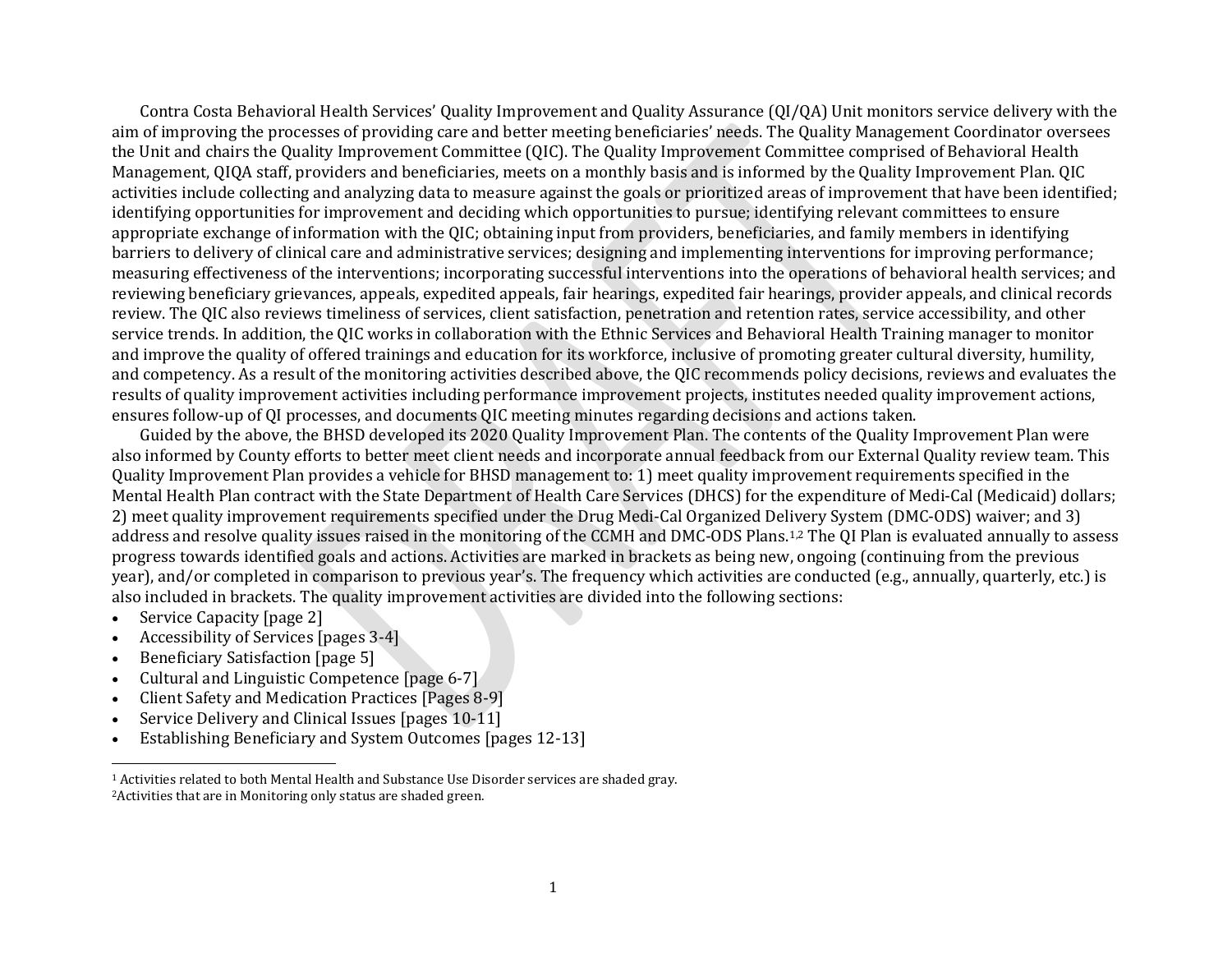## **Service Capacity**

*Behavioral Health DHCS Contractual Element: Assess the capacity of service delivery for beneficiaries, including monitoring the number, type, and geographic distribution of services within the delivery system.*

| <b>Goal 1: Monitor service delivery measurements</b>                |                                                                                                                                                               |  |
|---------------------------------------------------------------------|---------------------------------------------------------------------------------------------------------------------------------------------------------------|--|
| <b>Objectives</b>                                                   | <b>Actions/Frequency</b>                                                                                                                                      |  |
| Ensure network adequacy for service                                 | Provider psychiatry ratios meet network adequacy standards. [new] [Annually]                                                                                  |  |
| delivery.                                                           | Provider ratios for outpatient SMHS meet network adequacy standards. [new]<br>[Annually]                                                                      |  |
|                                                                     | Report network adequacy metrics to DCHS. [new] [Annually]<br>3.                                                                                               |  |
| Increase penetration rates for<br>underserved populations: Latinos, | Increase penetration rates for underserved populations from previous years.<br>[ongoing]                                                                      |  |
| Asian/ Pacific Islanders, Birth to Six, and<br>Older Adults.        | Examine penetration rates subdivided to the race/ethnicity, age, and region level to<br>further understand the distribution of underserved populations. [new] |  |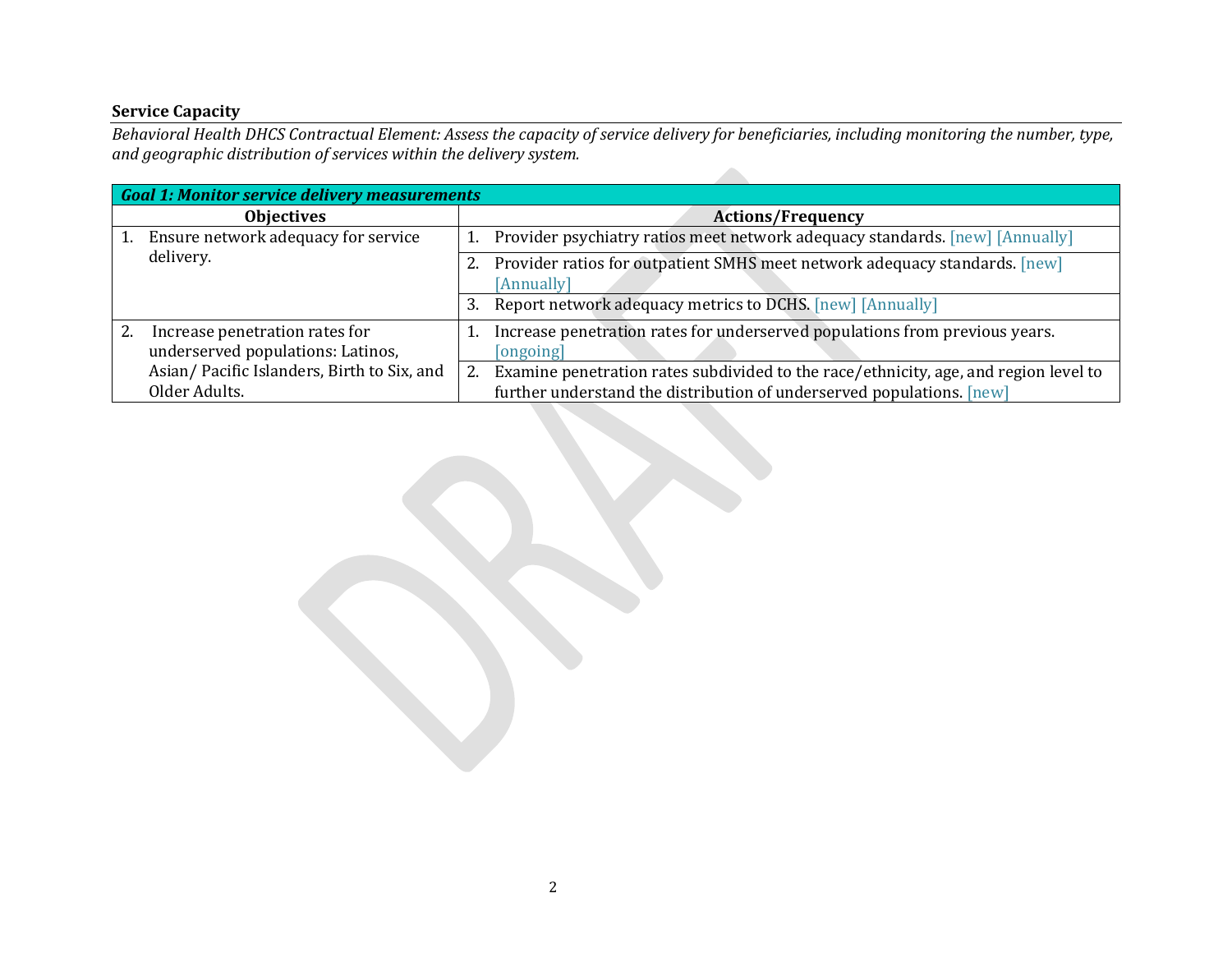## **Accessibility of Services**

*Behavioral Health DHCS Contractual Elements: Assess the accessibility of services within service delivery area, including:*

- *Timeliness of routine appointments;*
- *Timeliness of services for urgent conditions;*
- *Access to after-hours care; and*
- *Responsiveness of the 24 hour, toll free telephone number.*

| Goal 2: Beneficiaries will have timely access to the services they need                                                                    |                                                                                                                                                                         |
|--------------------------------------------------------------------------------------------------------------------------------------------|-------------------------------------------------------------------------------------------------------------------------------------------------------------------------|
| <b>Objectives</b>                                                                                                                          | <b>Actions/Frequency</b>                                                                                                                                                |
| Clients requesting non-urgent mental<br>1.<br>health services are offered an initial<br>assessment appointment within 10<br>business days. | At least 90% of first appointments are offered to clients within 10 business days.<br>1.<br>[ongoing] [Quarterly]                                                       |
|                                                                                                                                            | Include contractor data in timeliness reports and demonstrate use of aggregate<br>2.<br>reporting for capacity management. [EQRO Recommendation] [new]                  |
|                                                                                                                                            | Children's access to first offered appointments is within 10-business days. [EQRO<br>3.<br>Recommendation] [new]                                                        |
| Clients requesting initial non-urgent care<br>2.<br>mental health services are offered                                                     | Improve the current rate (43.1 percent) of psychiatric appointments offered within<br>15 business days. [EQRO Recommendation] [new] [Quarterly]                         |
| psychiatry appointment within 15<br>business days.                                                                                         | 80% of clients at MHP regional clinics are offered a psychiatry appointment within<br>2.<br>15 days. [ongoing] [Quarterly]                                              |
| Urgent care mental health service<br>3.<br>requests are offered an appointment<br>within 2 business days.                                  | 100% of urgent outpatient mental health appointments are offered within 2 business<br>1.<br>days of request. [ongoing] [Quarterly]                                      |
| Clients discharged from hospitals are<br>4.<br>provided an outpatient visit within 7<br>calendar days.                                     | Clients receive an outpatient appointment within an average of 7 calendar days from<br>1.<br>hospital discharge. [ongoing] [Quarterly]                                  |
|                                                                                                                                            | The MHP will improve the current rate (41.8 percent) of follow-up hospital discharge<br>$Z_{\rm L}$<br>appointments that are within 7 days. [EQRO Recommendation] [new] |

| <b>Goal 3: Reduce missed appointment rates</b> |                                                                                  |
|------------------------------------------------|----------------------------------------------------------------------------------|
| <b>Objectives</b>                              | <b>Actions/Frequency</b>                                                         |
| Improve appointment data collection on         | Make enhancements to cancelation report to improve classification of cancelation |
| mental health appointment adherence.           | being client or provider initiated. [ongoing]                                    |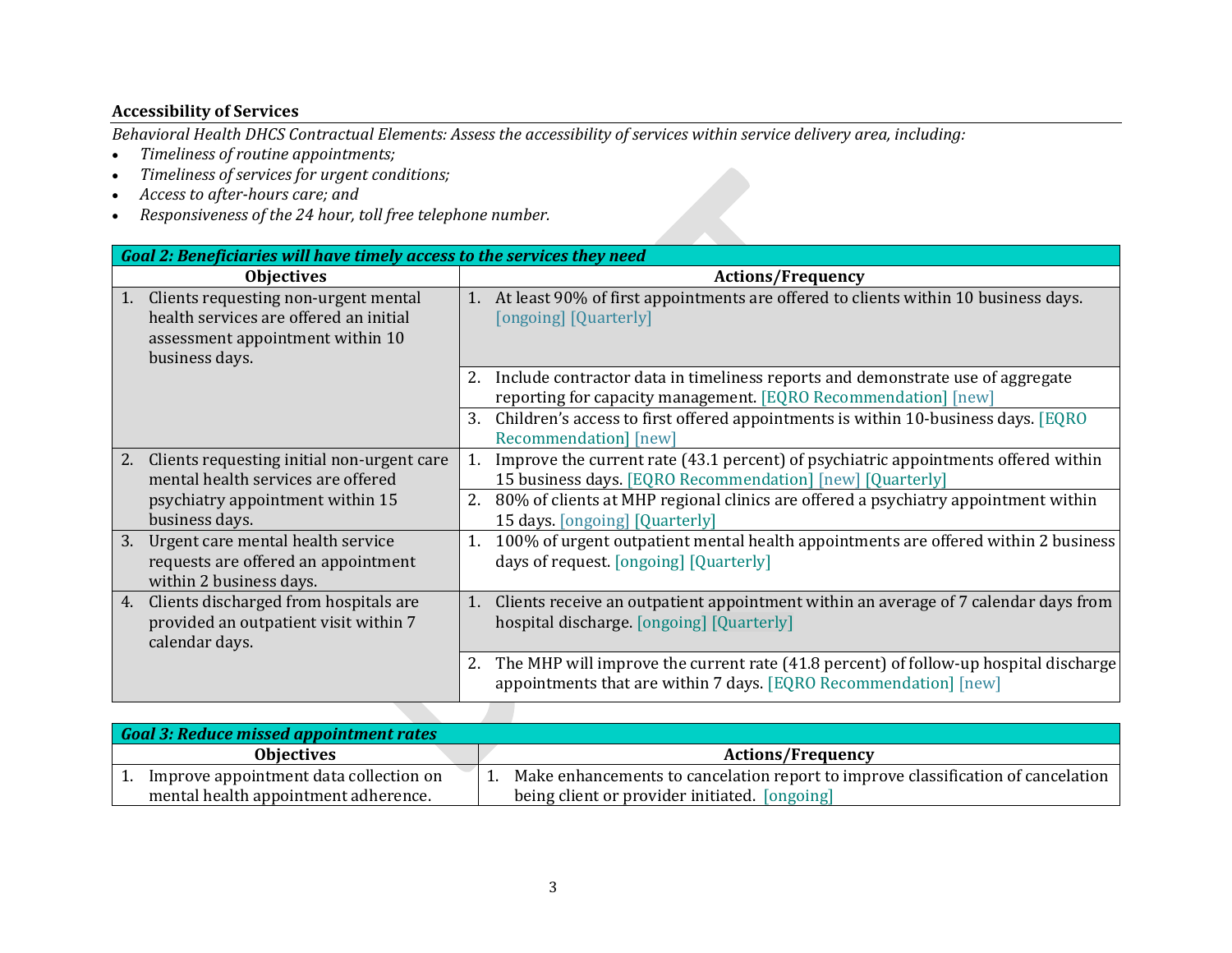|                      | Standardize workflows for entering appointment adherence data into ccLink.<br>[ongoing]             |
|----------------------|-----------------------------------------------------------------------------------------------------|
| Reduce no show rates | No more than 15% of psychiatric and non-psychiatric appointments are no<br>shows. [new] [Quarterly] |
|                      | Identify disparities in no shows. [new] [Quarterly]                                                 |

| Goal 4: Improve the Behavioral Health Access Line triaging and referral processes into the behavioral health system of care |                                                                                             |
|-----------------------------------------------------------------------------------------------------------------------------|---------------------------------------------------------------------------------------------|
| <b>Objectives</b>                                                                                                           | <b>Actions/Frequency</b>                                                                    |
| The MHP will provide beneficiaries with                                                                                     | On quarterly basis, conduct 10 test calls, 6 (including 2 in Spanish) during business<br>1. |
| accurate information on how to access                                                                                       | hours and 4 (including 2 in Spanish) after hours. [ongoing] [Quarterly]                     |
| services.                                                                                                                   | Provide callers with information at initial contact on how to access Specialty<br>2.        |
|                                                                                                                             | Mental Health Services (SMHS), including SMHS required to assess whether                    |
|                                                                                                                             | medical necessity criteria are met. [ongoing] [Quarterly]                                   |
|                                                                                                                             | The MHP will conduct 2 calls to test the Access Line on beneficiary problem<br>3.           |
|                                                                                                                             | resolution and fair hearing process, 1 call during business hours and 1 call after-         |
|                                                                                                                             | hours. [ongoing] [Quarterly]                                                                |
| 2. 75% of business hours Access Line calls are                                                                              | Compare the number of business hour calls that are answered within three<br>1.              |
| answered by a live staff within 3 minutes.                                                                                  | minutes to the total number of business hour calls. [ongoing] [Quarterly]                   |
|                                                                                                                             | 2. Report the longest wait times in English. [ongoing] [Quarterly]                          |
| 75% of after-hours Access Line calls are<br>3.                                                                              | Compare the number of after-hour calls that are answered within one minute to<br>1.         |
| answered by a live representative within 1                                                                                  | the total number of after-hour calls. [ongoing] [Quarterly]                                 |
| minute.                                                                                                                     | Report the longest wait times. [ongoing] [Quarterly]<br>2.                                  |
| Decrease call abandonment rates.<br>4.                                                                                      | Track rates of call abandonment. [ongoing] [Quarterly]                                      |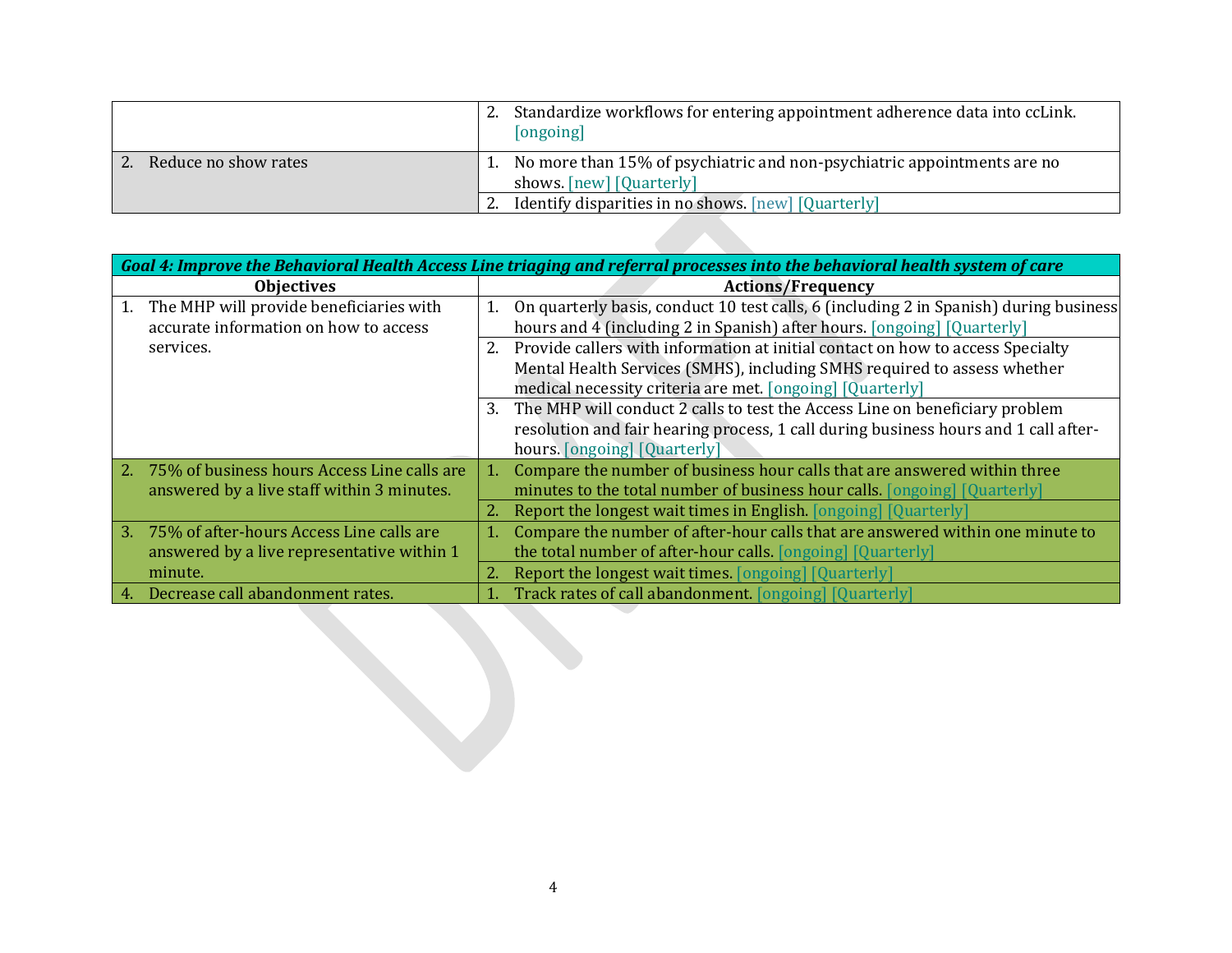#### **Beneficiary Satisfaction**

*Behavioral Health DHCS Contractual Elements: Assess beneficiary or family satisfaction at least annually by:*

- *Surveying beneficiary/family satisfaction with services;*
- *Evaluating beneficiary grievances, appeals, and fair hearings;*
- *Evaluating requests to change persons providing services; and*
- *Informing providers of the results of beneficiary/family satisfaction activities.*

| <b>Goal 5: Monitor client/family satisfaction</b>                                                                                                                 |                                                                                                                                                                                                                                                   |
|-------------------------------------------------------------------------------------------------------------------------------------------------------------------|---------------------------------------------------------------------------------------------------------------------------------------------------------------------------------------------------------------------------------------------------|
| <b>Objectives</b>                                                                                                                                                 | <b>Actions/Frequency</b>                                                                                                                                                                                                                          |
| 1. Survey means on the Mental Health<br><b>Statistics Improvement Program (MHSIP)</b><br>indicate clients and/or their families are<br>satisfied with their care. | Conduct the MHSIP biannually to obtain level of client satisfaction with services.<br>1.<br>[ongoing] [Biannually]<br>Implement changes based on survey data. [ongoing]                                                                           |
| 2. Monitor client satisfaction on Mental<br>Health Statistics Improvement Program<br>(MHSIP) survey.                                                              | Client scores improve on the MHSIP Domains of Outcomes, Functioning, and Access.<br>1.<br>[ongoing] [Biannually]<br>Report satisfaction survey findings to clinics and contracted providers [ongoing]<br>[For MHP- Bi-annually; For SUD-Annually] |
| 3. Obtain interview and survey data from<br>clients in MHSA funded programs.                                                                                      | Conduct in-depth program and fiscal review of MHSA funded programs, including<br>1.<br>client interviews and surveys. [ongoing] [Every 3 years]                                                                                                   |
| Obtain feedback about satisfaction with<br>4.<br>remote services necessitated by the<br>COVID-19 pandemic.                                                        | Administer a survey to clients about their satisfaction with telephone and video<br>1.<br>appointments. [new]                                                                                                                                     |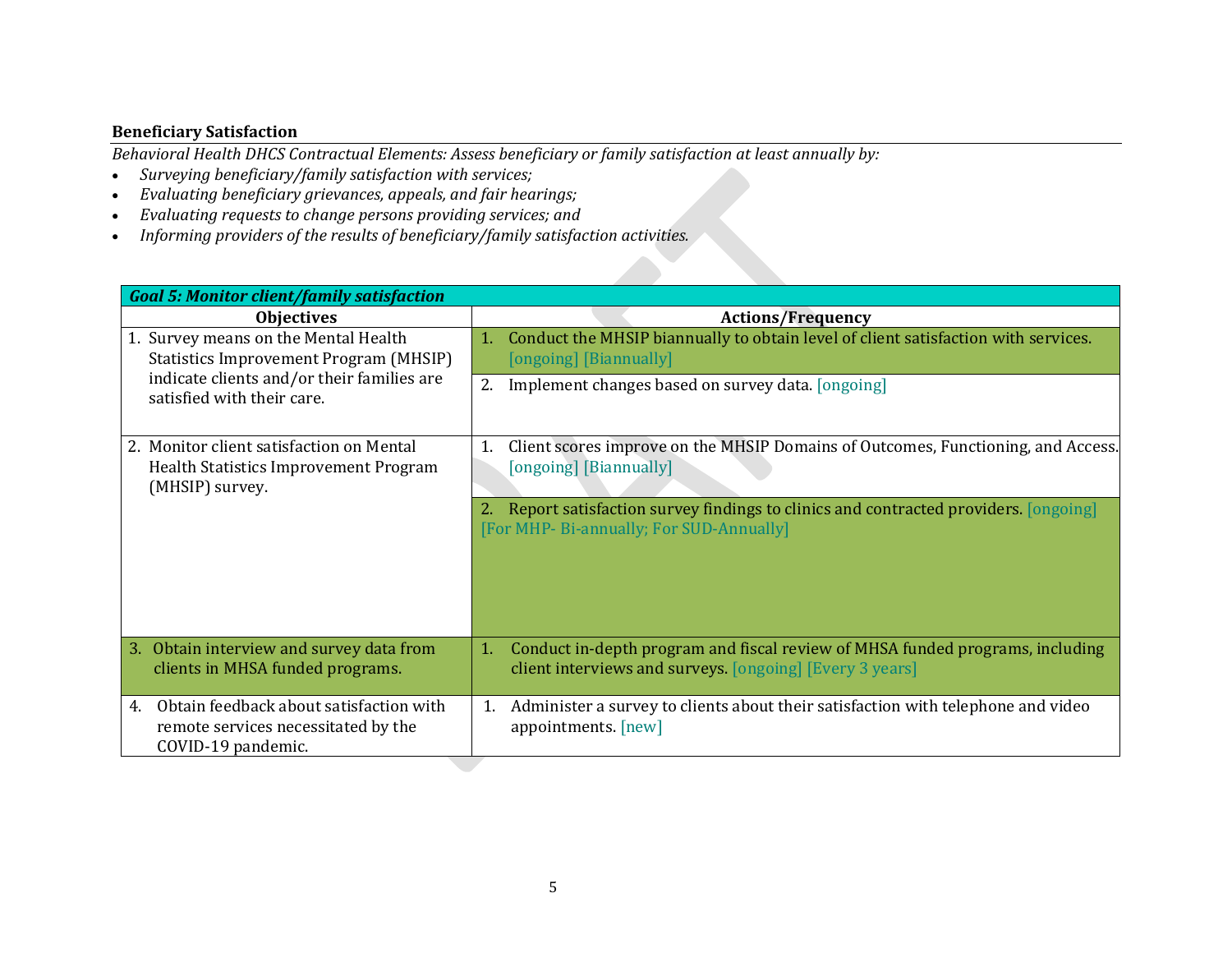# **Cultural and Linguistic Competence**

*Behavioral Health DHCS Contractual Elements: Comply with the requirements for cultural and linguistic competence.*

| Goal 6: Provide all clients with culturally- and linguistically-appropriate client-centered care                                    |                                                                                                                                                                                                                                                       |
|-------------------------------------------------------------------------------------------------------------------------------------|-------------------------------------------------------------------------------------------------------------------------------------------------------------------------------------------------------------------------------------------------------|
| <b>Objectives</b>                                                                                                                   | <b>Actions/Frequency</b>                                                                                                                                                                                                                              |
| 1. All services are delivered in a culturally competent<br>manner.                                                                  | Update the Cultural Humility Plan, incorporating DHCS cultural<br>1.<br>competency plan requirements and National Standards for Culturally<br>and Linguistically Appropriate Services (CLAS) in Health and<br>Healthcare by HHS. [ongoing] [Annually] |
|                                                                                                                                     | 2. 100% of staff complete cultural competency training. [ongoing]<br>[Annually]                                                                                                                                                                       |
|                                                                                                                                     | 3. Increase the % of staff who complete cultural competency training<br>within recommended timeframe of 1 year by 10 percentage points.<br>[ongoing] [Annually]                                                                                       |
| 2. The Division has a racially diverse staff with the<br>language capacity to provide access to services in<br>threshold languages. | Administer a staff equity survey to obtain data about demographic<br>1.<br>information including race/ethnicity, language, sexual identify,<br>gender orientation, and workforce needs. [new]                                                         |
| 3. Expand role of Reducing Health Disparities (RHD)<br>Workgroup.                                                                   | Convene regular RHD Meetings. [new] [Bimonthly]                                                                                                                                                                                                       |
|                                                                                                                                     | 2. Expand community representation and engagement of RHD<br>workgroup of CBOs, line staff, and clients and families. [ongoing]                                                                                                                        |
|                                                                                                                                     | 3. Ethnic Services Coordinator meets regularly with BHS leadership to<br>discuss input from RHD to improve cultural responsiveness of<br>services. [new]                                                                                              |
|                                                                                                                                     | 4. RHD workgroup will provide input on cultural humility training.<br>[new]                                                                                                                                                                           |
| 4. Increase Access to services for non/limited English<br>speakers.                                                                 | Monitor accessibility of Access Line and services to non-English<br>1.<br>speakers. [ongoing] [Quarterly]                                                                                                                                             |
|                                                                                                                                     | 2. Monitor number of HCIN interpretation encounters. [ongoing]<br>[Quarterly]                                                                                                                                                                         |
|                                                                                                                                     | Monitor volume of Language Line use for encounters. [new] [Quarterly]                                                                                                                                                                                 |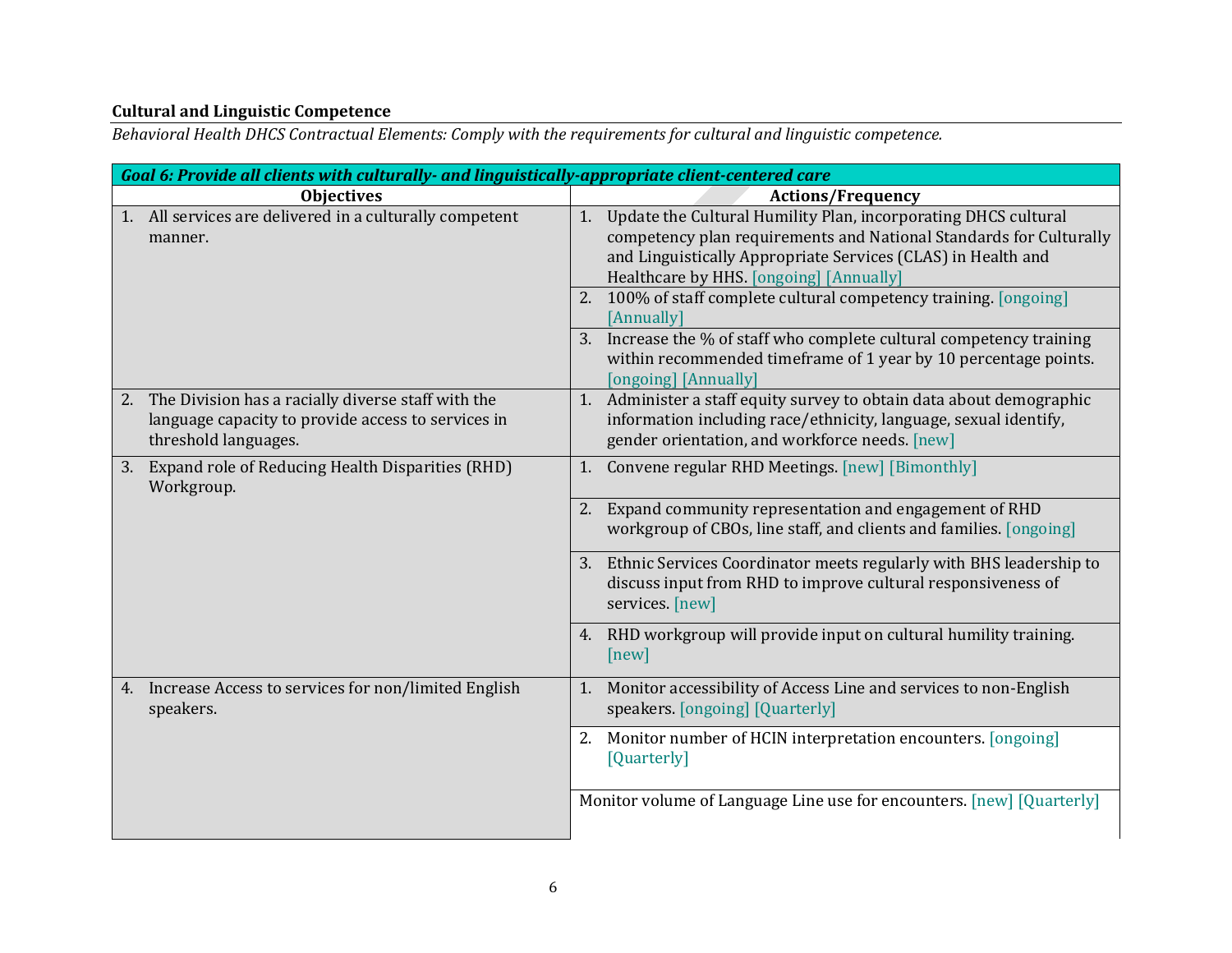| Goal 6: Provide all clients with culturally- and linguistically-appropriate client-centered care |                                                                        |  |
|--------------------------------------------------------------------------------------------------|------------------------------------------------------------------------|--|
| <b>Objectives</b>                                                                                | <b>Actions/Frequency</b>                                               |  |
|                                                                                                  | 3. Provide Spanish language links to services descriptions and contact |  |
|                                                                                                  | information on the mental health pages of the county website. [EQRO ]  |  |
|                                                                                                  | Recommendation [new]                                                   |  |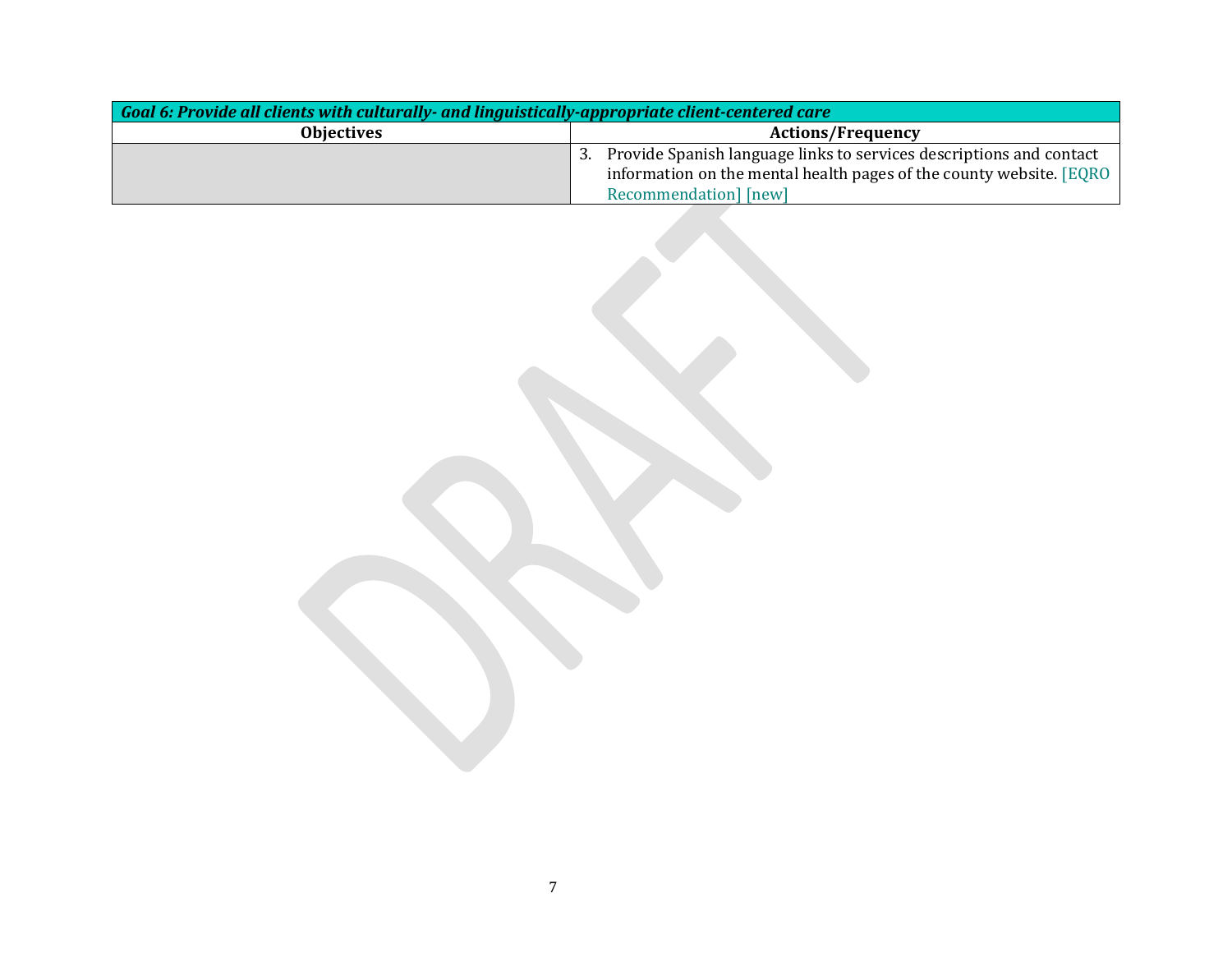# **Client Safety and Medication Practices**

*Behavioral Health DHCS Contractual Elements: Monitor safety and effectiveness of medication practices.*

| <b>Goal 7: Promote safe and effective medication practices.</b>                      |                                                                                                                                                                                                |
|--------------------------------------------------------------------------------------|------------------------------------------------------------------------------------------------------------------------------------------------------------------------------------------------|
| <b>Objectives</b>                                                                    | <b>Actions/Frequency</b>                                                                                                                                                                       |
| 1. Mental Health charts reviewed using the<br><b>Medication Monitoring Tool will</b> | 1. 100% of medical staff to have a sample of their charts reviewed by December 31,<br>2020.                                                                                                    |
| maintain an average compliance rate of<br>at least 90%.                              | 2. Conduct follow-up with psychiatrists with the lowest compliance rates.                                                                                                                      |
| Identify behavioral health clients who<br>are medication stable.                     | Collaborate with treating psychiatrists and primary care doctors to annually review<br>1.<br>100% of charts of clients who are stable on anti-depression medication for possible<br>step-down. |
| Monitor safe medication practices.<br>З.                                             | Review safe medication reports quarterly                                                                                                                                                       |
| Expand access to Esketamine for clients<br>4.                                        | Continue to pilot Esketamine with clients at the West Adult clinic. [new]<br>1.                                                                                                                |
| with treatment-resistant depression.                                                 | 2.<br>Expand Esketamine pilot to other regional adult clinics. [new]                                                                                                                           |
| 5. Ensure continuity of access to<br>medications during COVID pandemic.              | Coordinate with medical staff in homeless hotels/motels to meet client daily<br>1.<br>psychotropic and physical health medication needs. [new]                                                 |
|                                                                                      | 2. Deliver weekly bubble packs to medical staff working in homeless hotels/motels.<br>[new]                                                                                                    |
|                                                                                      | 3. Establish new pharmacy contract to deliver medications to homes, hotels/motels,<br>and Alternative Care sites. [new]                                                                        |
|                                                                                      | Work with Clozaril Risk Evaluation and Mitigation Strategy (REMS) to ensure clients<br>4.<br>have access to medication in a timely manner. [new]                                               |
|                                                                                      | 5. Maintain close contact with Clozaril wholesalers and manufactures to monitor on-<br>hand supply. [new]                                                                                      |
|                                                                                      | Implement 60-90 day medication prescriptions for clients (when appropriate).<br>[new]                                                                                                          |
|                                                                                      | 7. Maintain continuous processing of new and renewal of prescriptions for foster care<br>children throughout period of court closure. [new]                                                    |
|                                                                                      | Work with manufacturer to get free long acting injectable antipsychotic medication.<br>8.<br>[new]                                                                                             |
|                                                                                      | 9. Provide medications to uninsured clients who lost coverage due to job loss. [new]                                                                                                           |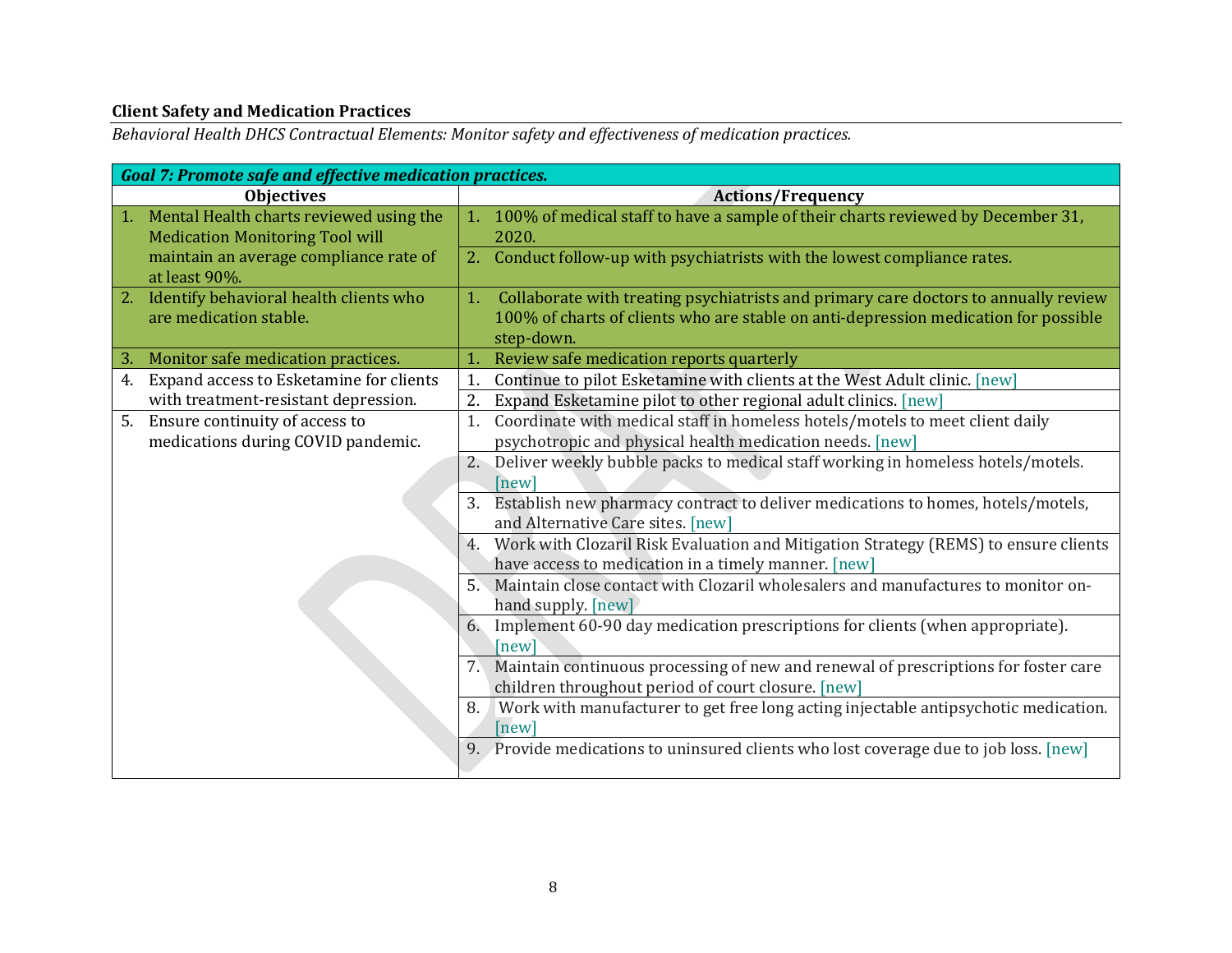| <b>Goal 7: Promote safe and effective medication practices.</b>                      |                                                                                                                                                  |
|--------------------------------------------------------------------------------------|--------------------------------------------------------------------------------------------------------------------------------------------------|
| <b>Objectives</b>                                                                    | <b>Actions/Frequency</b>                                                                                                                         |
| Monitor clients taking antipsychotic<br>6.<br>medications for dangerous side-effects | Use established reports to track clients for diabetes and cholesterol screening. [new]<br>[Quarterly]                                            |
| Meet HEDIS measures for children and<br>adolescents, including foster care           | Monitor clients prescribed ADHD medication with no scheduled inpatient visits.<br>[new] [Quarterly]                                              |
| children.                                                                            | Monitor clients prescribed antipsychotic medication with no scheduled inpatient<br>visits. [new] [Quarterly]                                     |
|                                                                                      | Monitor clients prescribed multiple concurrent antipsychotic medications. [new]<br>3.<br>[Quarterly]                                             |
| Reduce risk of negative drug<br>8.                                                   | Provide educational training to Lead Psychiatrists. [new] [Quarterly]                                                                            |
| interactions.                                                                        | Provide educational trainings to psychiatrists at the hospital and in Physical Health<br>at Department of Psychiatry meetings. [new] [Quarterly] |

| Goal 8: Ensure client health during flu season. |                                                                                            |
|-------------------------------------------------|--------------------------------------------------------------------------------------------|
| <b>Objectives</b>                               | <b>Actions/Frequency</b>                                                                   |
| Reduce clients' risk of contracting             | Offer flu vaccination at regional adult behavioral health clinics. [new]                   |
| influenza.                                      | 2. Provide free flu vaccines to CBOs for vaccination of behavioral health clients. $[new]$ |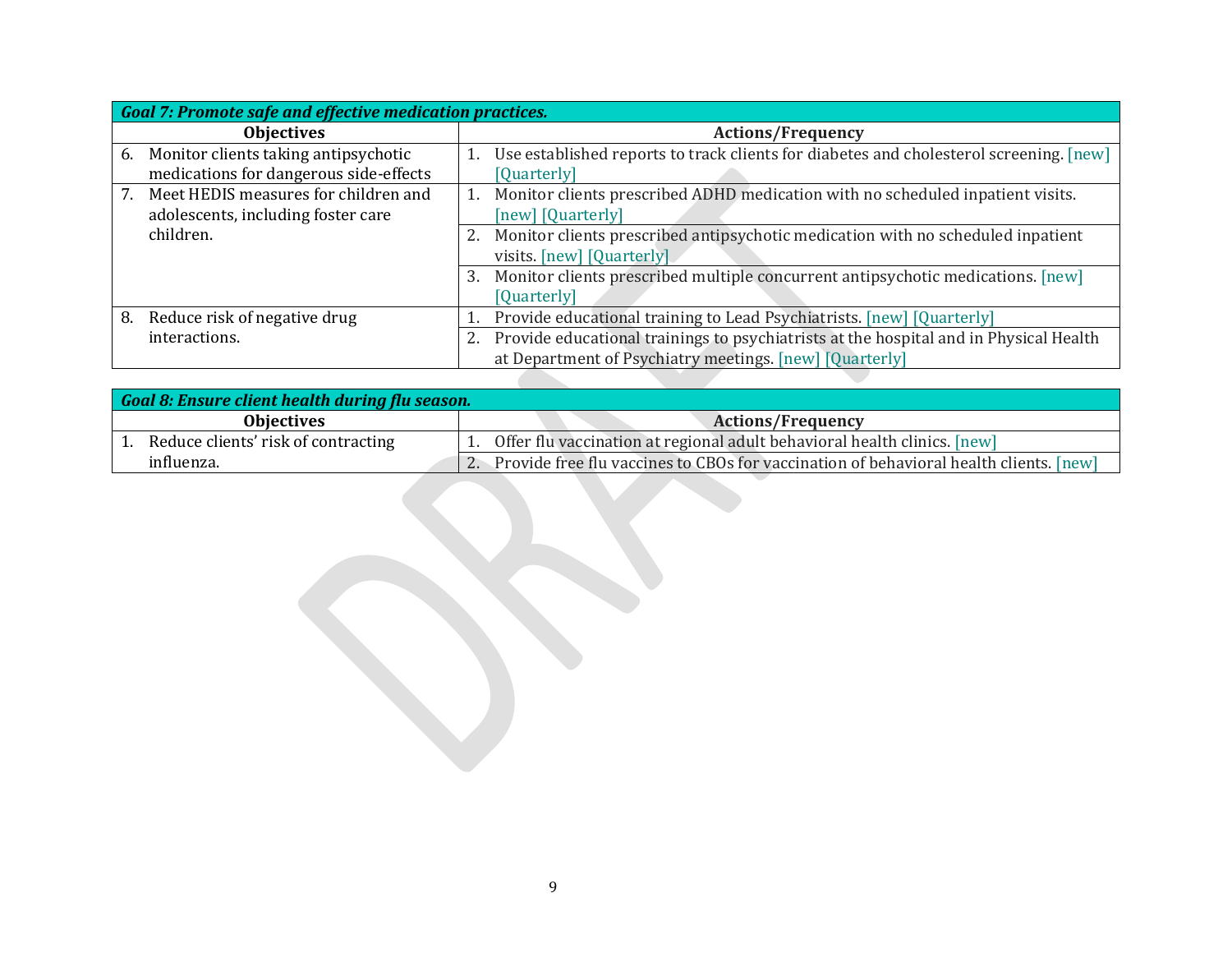# **Service Delivery and Clinical Issues**

*Behavioral Health DHCS Contractual Elements:* 

*a. Address meaningful clinical issues affecting beneficiaries system-wide.* 

*b. Monitor appropriate and timely intervention of occurrences that raise quality of care concerns.* 

| Goal 9: Implement Performance Improvement Projects to improve client care and outcomes |                                                                                     |
|----------------------------------------------------------------------------------------|-------------------------------------------------------------------------------------|
| <b>Objectives</b>                                                                      | <b>Actions/Frequency</b>                                                            |
| Decrease percentage of clients                                                         | Provide CBT groups for anxiety/depression. [new]                                    |
| discharged with a social functioning need                                              | Decrease the percentage of clients discharged with a social functioning need on the |
| (Clinical PIP)                                                                         | ANSA from 37% to 30%. [new]                                                         |
| Ensure clients have access to SMHS                                                     | Provide video and phone appointments so clients can receive care safely without     |
| throughout the COVD-19 pandemic                                                        | needing to go to clinics.                                                           |
| (Non-Clinical PIP)                                                                     | Maintain the overall number of appointments at County-operated clinics as pre-      |
|                                                                                        | pandemic levels.                                                                    |

| Goal 10: Evaluate client grievances, unusual occurrence notifications, and change of provider appeal requests.                                      |                                                                                                                                                                                                                                                                                          |  |
|-----------------------------------------------------------------------------------------------------------------------------------------------------|------------------------------------------------------------------------------------------------------------------------------------------------------------------------------------------------------------------------------------------------------------------------------------------|--|
| <b>Objectives</b>                                                                                                                                   | <b>Actions/Frequency</b>                                                                                                                                                                                                                                                                 |  |
| Review and respond to 100% of<br>grievances, and change of provider and<br>appeal requests within the policy<br>guidelines and state regulations to | Collect and analyze behavioral health service grievances, appeals, expedited<br>1.<br>appeals, fair hearings, expedited fair hearings, provider appeals and change of<br>provider requests to examine patterns that may inform the need for changes in<br>policy or programing [ongoing] |  |
| identify system improvement issues.                                                                                                                 | Continue establishing baselines for number of grievances, appeals, and change of<br><b>2.</b><br>provider requests received. [new]                                                                                                                                                       |  |
|                                                                                                                                                     | Present finding to the QIC to identify strategies to improve reporting and address<br>-3.<br>issues. [ongoing] [Annually]                                                                                                                                                                |  |
|                                                                                                                                                     | Respond to 100% of grievances, appeals, and change of provider requests.<br>[ongoing]                                                                                                                                                                                                    |  |
| Review 100% of unusual occurrences to                                                                                                               | Collect and analyze trends in unusual occurrences. [ongoing]                                                                                                                                                                                                                             |  |
| identify trends.                                                                                                                                    | Continue establishing baseline for unusual occurrences. [ongoing]                                                                                                                                                                                                                        |  |
|                                                                                                                                                     | Report on unusual occurrences annually to the QIC. [ongoing]<br>3.                                                                                                                                                                                                                       |  |
| Make system improvements following<br>3.<br><b>Sentinnel Reviews</b>                                                                                | Report system-level areas of improvent to QIC. [new] [Annually]                                                                                                                                                                                                                          |  |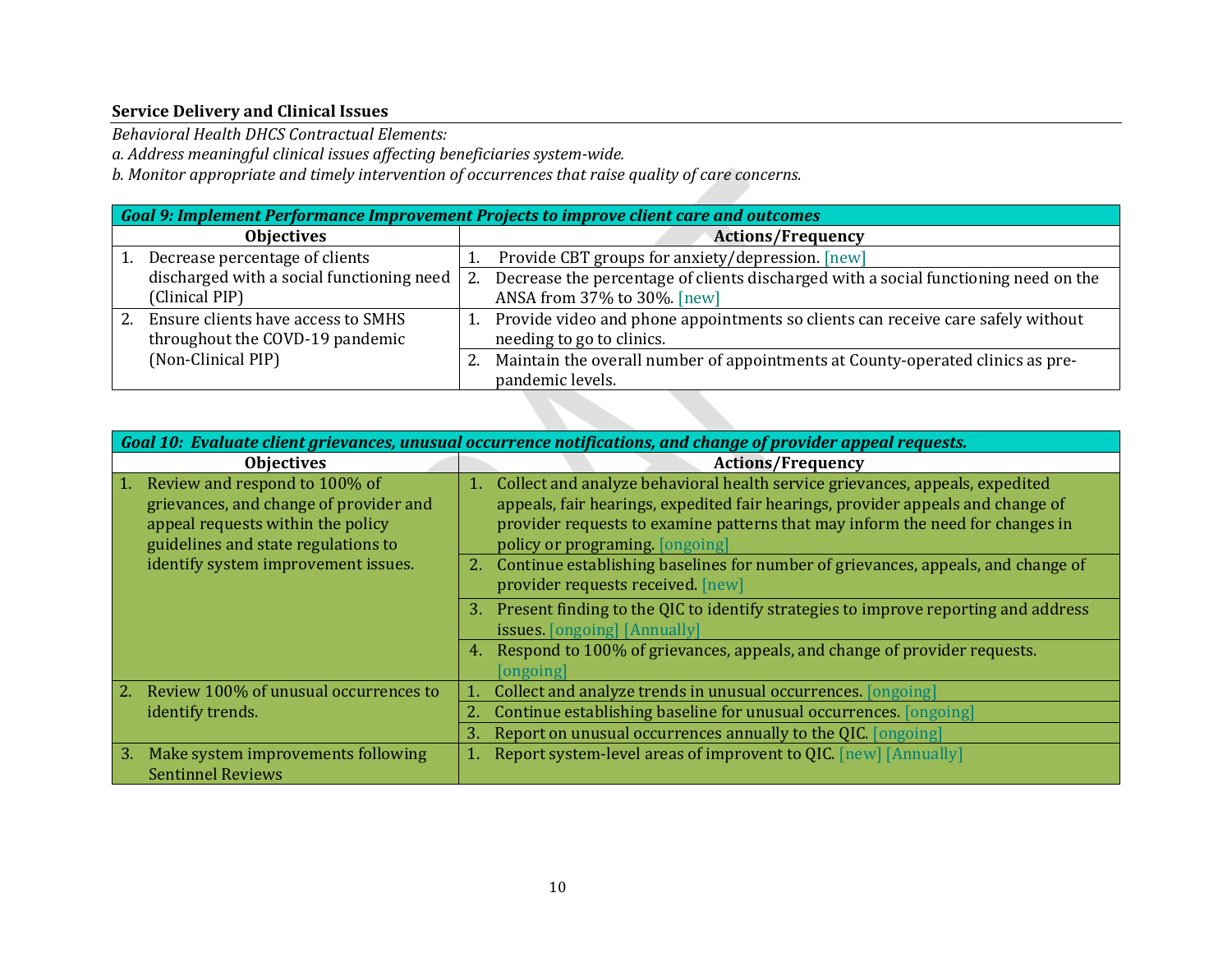| <b>Goal 11: Monitor utilization review practices</b>          |                                                                                                                                                                                                                                                                                                 |  |
|---------------------------------------------------------------|-------------------------------------------------------------------------------------------------------------------------------------------------------------------------------------------------------------------------------------------------------------------------------------------------|--|
| <b>Objectives</b>                                             | <b>Actions/Frequency</b>                                                                                                                                                                                                                                                                        |  |
| 1. Improve communication with those<br>who interface with UR. | Attend weekly CBO meetings (or in according to the Contractors Luncheon<br>1.<br>schedule) to promote transparency, open communication, and to obtain feedback<br>on UR related documentation challenges. [new]                                                                                 |  |
|                                                               | Respond to contractor/clinic challenges in writing through a Frequently Asked<br>2.<br>Questions (FAQ) document via the UR email Inbox. Circulate and distribute the FAQ<br>to contract providers, and, or BH Clinics as major changes and or topics arise<br>regarding UR documentation. [new] |  |
|                                                               | Host discovery/improvement sessions related to UR documentation paperwork<br>3.<br>working closely with contract providers to identify barriers, improve workflows<br>and reduce unnecessary paper burden. [new]                                                                                |  |
|                                                               | Promote consistent communication within members of the UR unit to maintain<br>$\mathbf{4}$<br>clear messaging and reinforce consistent UR practices to all providers (both clinic<br>and CBO). [new]                                                                                            |  |
| 2. At least 10% of charts reviewed by UR.                     | UR Program Manager to designate and divide workload appropriately among UR<br>1.<br>staff to achieve objectives. [new] [Annually].                                                                                                                                                              |  |
|                                                               | Present a summary of UR Records Review (Level I, Level 2 and, or Focus Review)<br>2.<br>to QIC. [new] [Annually]                                                                                                                                                                                |  |
|                                                               |                                                                                                                                                                                                                                                                                                 |  |

| <b>Goal 12: Promote Integration of Behavioral Health Services</b> |                                                                                                                                                                                                                |  |
|-------------------------------------------------------------------|----------------------------------------------------------------------------------------------------------------------------------------------------------------------------------------------------------------|--|
| <b>Objectives</b>                                                 | <b>Actions/Frequency</b>                                                                                                                                                                                       |  |
| Identify clients at Mental Health<br>clinics for SUD services.    | BH Pharmacist consults with psychiatrists on clients identified on BHS 4788 Report<br>as having issues with alcohol, tobacco, or methamphetamines for referral to<br>embedded substance abuse counselor. [new] |  |
|                                                                   |                                                                                                                                                                                                                |  |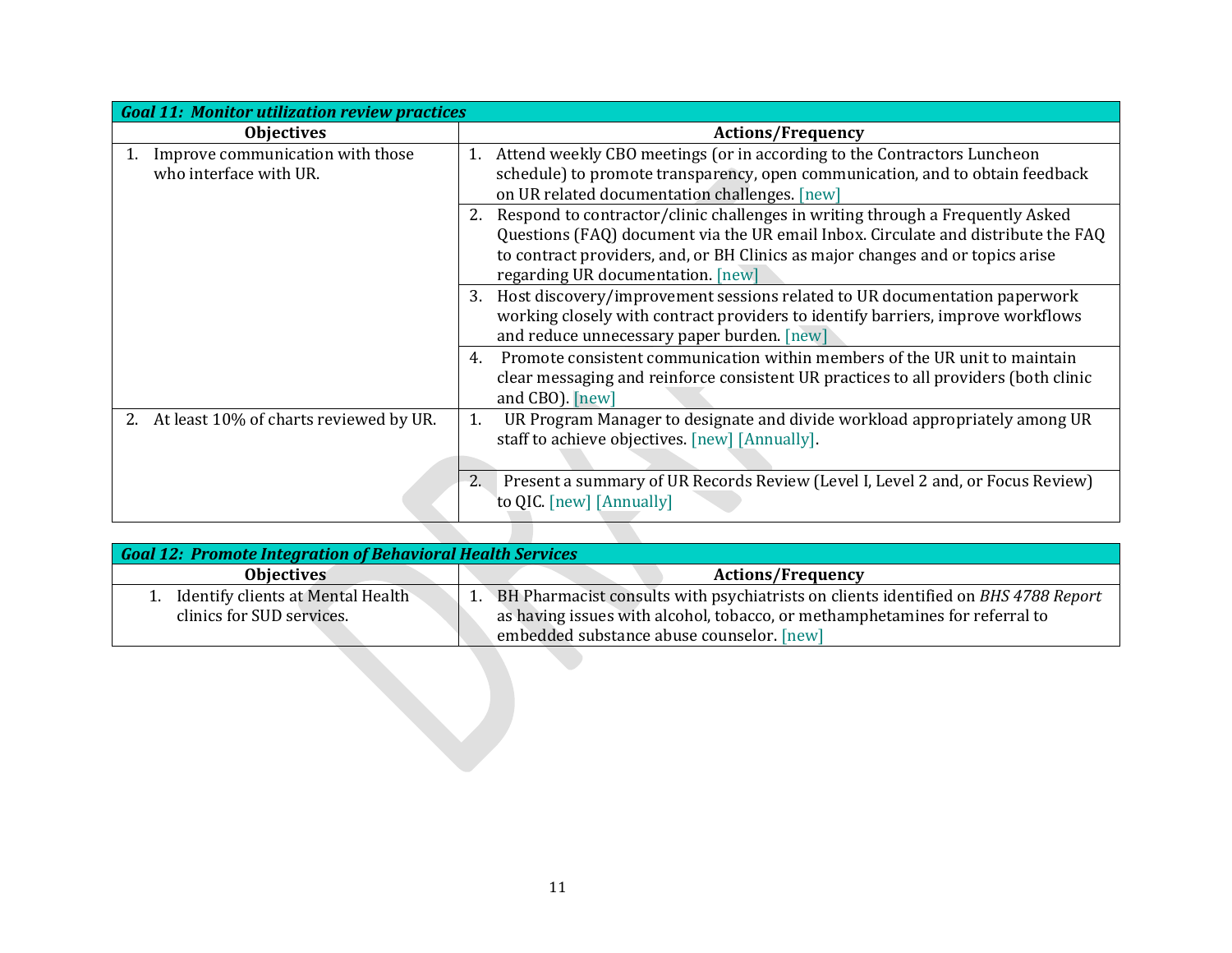## **Establishing Beneficiary and System Outcomes**

*Behavioral Health DHCS Contractual Elements: conduct performance monitoring activities throughout operations, including beneficiary and system outcomes.*

| <b>Goal 13: Increase use of evidence based practices</b>                 |                                                                                                                                               |
|--------------------------------------------------------------------------|-----------------------------------------------------------------------------------------------------------------------------------------------|
| <b>Objectives</b>                                                        | <b>Actions/Frequency</b>                                                                                                                      |
| Clients enrolled in EBPs demonstrate<br>improvement on outcome measures. | Children's PTSD-RI scores will decrease from pre to post-TF-CBT intervention.<br>[ongoing] [Biannually]                                       |
|                                                                          | 2. Children's Difficulties in Emotion Regulation Scale scores will decrease from pre to<br>post-test DBT intervention. [ongoing] [Biannually] |
|                                                                          | Suicide Ideation Questionnaire scores completed by parents will decrease from pre<br>to post DBT intervention. [ongoing] [Biannually]         |
|                                                                          | 4. Adults' PHQ-9 Scores will decrease from pre to post CBT intervention. [ongoing]<br>[Biannually]                                            |
|                                                                          |                                                                                                                                               |

| <b>Goal 14: Increase use of outcome measures</b> |                                                                                   |                                                                                                                |
|--------------------------------------------------|-----------------------------------------------------------------------------------|----------------------------------------------------------------------------------------------------------------|
|                                                  | <b>Objectives</b>                                                                 | <b>Actions/Frequency</b>                                                                                       |
| progress.                                        | Use aggregate data to evaluate client                                             | Implement aggregate reporting for the ANSA, PSC-35, and CANS-50. [EQRO]<br>1.<br><b>Recommendation</b> ] [new] |
|                                                  |                                                                                   | Track and trend data quarterly. [new] [Quarterly]<br>2.                                                        |
|                                                  |                                                                                   | Needs identified on CANS will decrease by 40% by December 31, 2020. [new]<br>3.<br>[Annually]                  |
|                                                  |                                                                                   | Strengths identified on CANS will increase by 30% by December 31, 2020. [new]<br>4.<br>[Annually]              |
| 2.                                               | Improve CANS data collection                                                      | Increase reassessments. [ongoing] [Monthly]                                                                    |
|                                                  |                                                                                   | Improve data integrity. [new]                                                                                  |
|                                                  |                                                                                   | 3.<br>Increase Discharges. [new]                                                                               |
| 3.<br>clinics for December 2020                  | Plan implementation of Adult Needs and<br>Strengths (ANSA) at adult mental health | 1. Train 90% of adult staff by January 1, 2021. [new]                                                          |